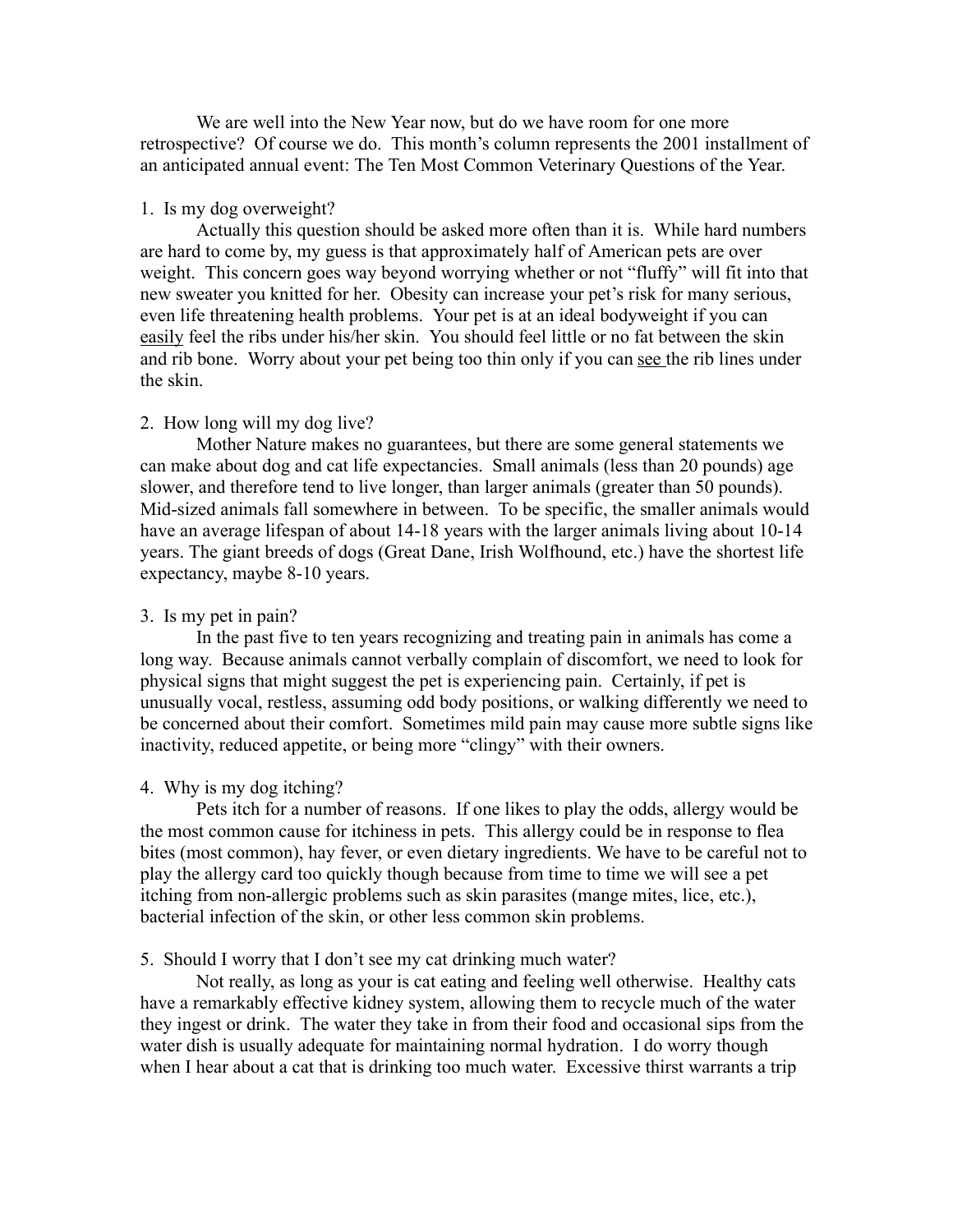to the doctor. One word of caution; even though cats possess exceptional kidney function, they should always have access to plenty of fresh water.

## 6. Why is my cat suddenly spraying?

Spraying in cats is defined simply as urinating on vertical surfaces. It is seen in both altered and un-altered male cats as well as spayed and un-spayed female cats. Cats will usually spray in response to stress, a change in their routine, and/or a threat to their social setting (i.e., a new cat in the household). Spraying is one of the ways cats communicate their territorial claims to other cats. Solutions for spraying range from simple to complex. Your veterinarian is best qualified to help you and your cat with this common problem.

## 7. Why does my dog/cat eat grass?

This is a very common observation by pet owners. Many people think that the ingested grass makes the pet feel nauseous and ultimately vomit. Actually I think the opposite occurs. They feel nauseous first and respond to the nausea by eating a high fiber material (grass). While I have no proof, I suspect this instinctual response evolved because fiber can act to bind up toxins and other materials preventing their absorption into the blood stream. Additionally, fiber in the diet speeds material through the gastrointestinal tract, so the nausea inducing agents may be more rapidly removed from the system. So the next time you see your pet eating grass you may want to look into what made him/her feel nauseous.

#### 8. Will altering my male Labrador pup mellow him out?

Neutering a male dog is recommended for many reasons, both medical and behavioral. A detailed discussion of all the benefits of neutering is beyond the scope of this month's column. Some families hope that this surgery will make their "high energy" puppy more calm and relaxed. Unfortunately we cannot guarantee this result. Indeed some dogs mellow after being neutered, but others don't. Because there are so many good reasons to alter your dog, we recommend the procedure; and if it helps to mellow the hyperactive puppy, all the better.

## 9. Is my pet too old to be spayed?

A dog or cat is never too old to gain some benefit from spaying. The question we should ask instead is "is my pet too old for the anesthetic required for the surgery." The answer to this question is unique to each pet and requires a careful physical exam, some blood tests and a consideration of available anesthetic protocols. I don't feel that advanced age-by itself-necessarily disqualifies a pet for anesthesia and surgery. If that were the case we would surely miss out on many opportunities to help a lot of our senior pets. In many cases, spaying a healthy, older dog may actually reduce her risks for health problems later on.

## 10. How do I give this pill to my dog?

It seems dog owners fall into one of two categories: those that can easily give their dog medications and those that can't. Contrary to popular belief, there really is no single best way to "pill a dog". Larger dogs tend to fall for the "hide it in a piece of